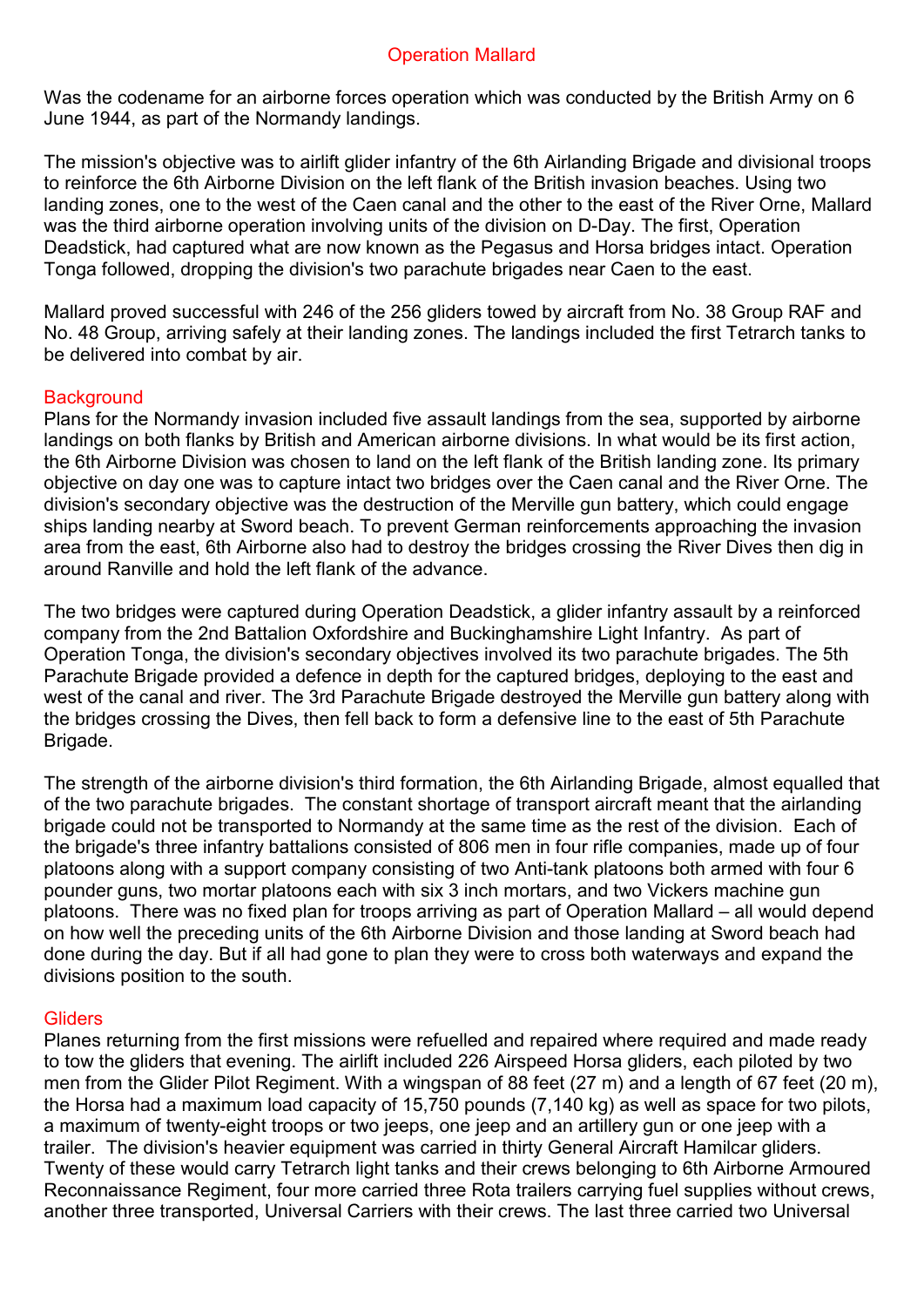Carriers converted to accommodate a 3-inch mortar, one Universal Carrier equipped with a slave battery, sixteen motorcycles and a jeep.

# German Forces

German Panzer IV and halftrack, similar to types used by the 21st Panzer Division. The coastal area was guarded by the 716th Infantry Division, comprising eight infantry battalions deployed to defend 21 miles (34 km) of the Atlantic wall. Poorly equipped with a mixture of foreign weapons, the unit was manned by conscripts from Poland, Russia and France under a German officer and senior Non Commissioned Officers.

A second division, the 21st Panzer, moved into the area in May 1944 with its battalions positioned at Vimont just east of Caen, and at Cairon to the west of the Caen canal bridge. The 21st Panzer Division was a new formation based on the former Africa Korps unit destroyed in North Africa. Although equipped with an assortment of older tanks and other armoured vehicles, the division's officers were veterans and 2,000 men from the old division filled its ranks. Further afield were the 12th SS Panzer Division at Lisieux and the Panzer Lehr Division at Chartres, both less than a day's march from the area.

# Mallard

In response to the initial airborne and naval landings, just after noon on 6 June, 21st Panzer Division received permission to attack. The commanders were informed by General Erich Marcks of LXXXVII Army Corps that:

"if you don't succeed in throwing the British back into the sea, we shall have lost the war."

East of the River Orne, the 125th Panzergrenadier Regiment headed towards the captured bridges. The column was quickly spotted and engaged for the next two hours by Allied artillery and aircraft causing heavy losses. At 16:00, to the west of the Caen canal, 1st Battalion, 192nd Panzergrenadier Regiment and the 100th Panzer Regiment successfully reached the coast between the British Sword and the Canadian Juno Beaches. Here they linked up with the 736th Infantry Regiment, which had been defending Lion sur Mer. The German units gathered their strength on the beaches and waited for further orders from divisional commander Generalmajor Edgar Feuchtinger.

Back in England, 256 Operation Mallard gliders carrying the remaining men and equipment of the 6th Airborne Division took off. Fifteen squadrons of fighter aircraft were deployed by the RAF to escort the gliders and towing aircraft. The force crossed the English channel unhindered, and arrived in Normandy at 21:00. As it was still daylight, previous navigation problems that had affected the earlier operations were absent. As the gliders approached the two landing areas they met with anti-aircraft fire from German defenders on the ground

The gliders headed for two landing areas, Landing Zone 'W' (LZW) to the east of Saint-Aubind'Arquenay and Landing Zone 'N' (LZN) to the north of Ranville. The remaining troops of the 2nd Battalion, Oxfordshire and Buckinghamshire Light Infantry and 'A' Company, 12th Battalion, Devonshire Regiment landed at LZW. Given the limited availability of aircraft, even two lifts did not provide capacity to transport all of the Devonshire battalion, the rest of whom arrived by sea on 7 June. The 6th Airlanding Brigade headquarters, 1st Battalion, Royal Ulster Rifles and the 6th Airborne Armoured Reconnaissance Regiment landed at LZN, the latter equipped with the Tetrarch light tank – the first time that any tank had been flown into battle by air. Watching the arriving gliders, Major-General Richard Gale later wrote:

"It is impossible to say with what relief we watched this reinforcement arrive."

German reaction to the second airborne landings involved mortar barrages and small arms fire, but casualties were negligible. Generalmajor Feuchtinger of 21st Panzer Division watched the gliders descending and, believing the arriving force would threaten his lines of communication, ordered those